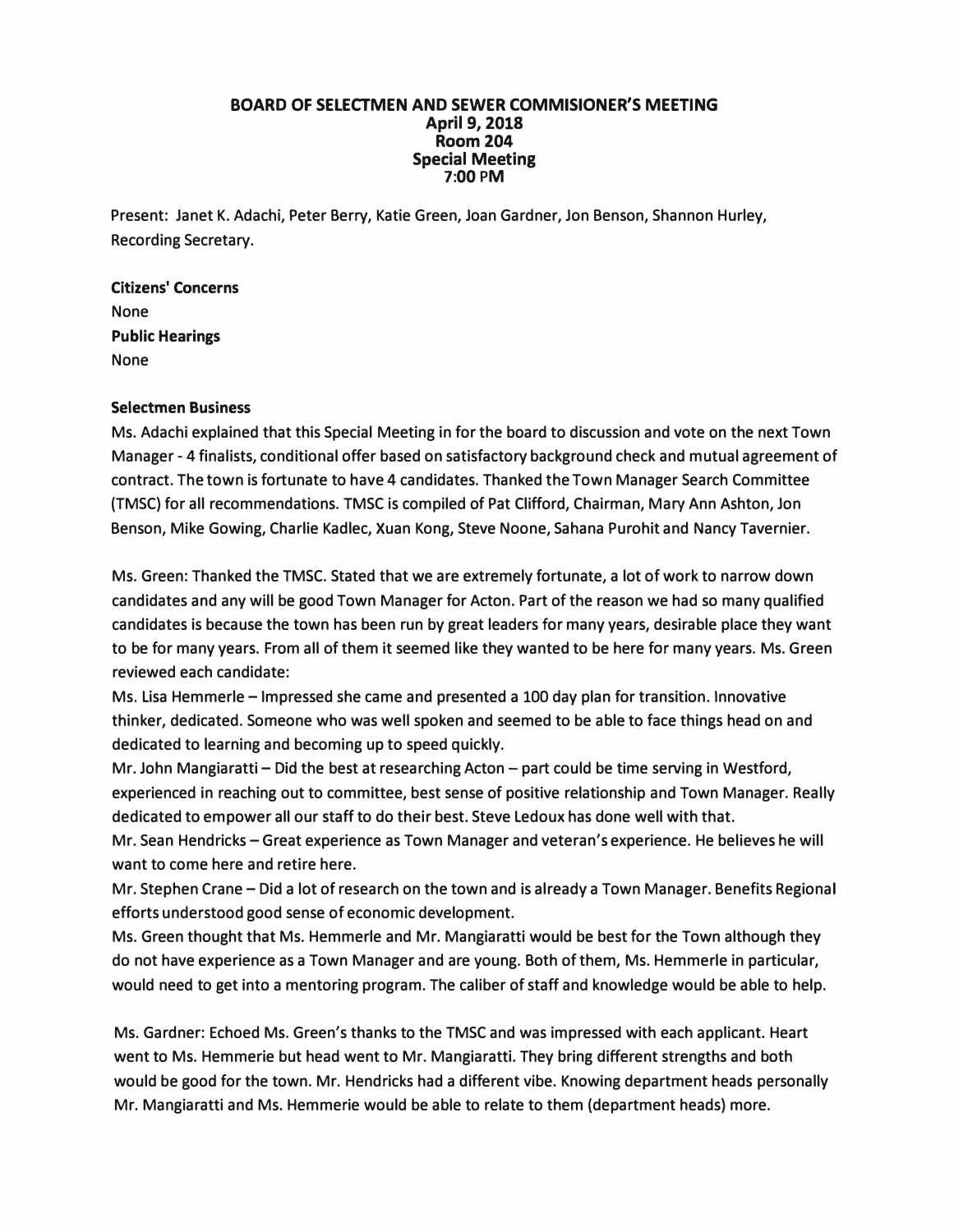Mr. Berry stated all candidates are <sup>g</sup>ifted and qualified and can do the job, he reviewed all candidates: Mr. Crane would be first choice. His personality is most appealing. Mr. Berry liked the answers about what he did in Wisconsin in the workforce and how he dealt with citizens as individuals. Impressed with the D.I.F.F program — innovative, new tool in the town. Mr. Crane had most experience as Town Manager working in Worcester and Lowell and has development experience. Demeanor was nice and let words flow in <sup>a</sup> way that was appealing and shows leadership.

Ms. Hemmerle — It would be to the towns benefit to hire <sup>a</sup> disabled woman and have that ability to break down barriers we have in town and relate to people with disabilities and leadership role as <sup>a</sup> woman. <sup>100</sup> day <sup>p</sup>lan shows her <sup>p</sup>lanning background. Thinks she would hit groun<sup>d</sup> running. Did have questions about what goals in life that would attract her here from Cambridge and she satisfied those questions.

Mr. Mangiaratti - Would be Mr. Berry's  $2^{nd}$  choice. Only reservations would be that he is younger and has no Town Manager experience. Was quiet in his interview but took that to mean that he was thoughtful, he thinks before he talks. Impressed with him and he is clearly dedicated to the job. Mr. Hendricks -Liked his innovative approac<sup>h</sup> with the coffee house for vets. Is <sup>a</sup> lawyer and would bring skills to the job that would be helpful. Military background comes through and leadership style. Mr. Hendricks would be Mr. Berry's  $4<sup>th</sup>$  choice.

Mr. Benson: Mr. Crane and Mr. Mangiaratti were far superior candidates. They both come from like communities and are young men who are dedicated to public service. Mr. Crane leaped out to be best on paper. Mr. Crane said he thought about Mt. Benson's question about relocating and Mr. Crane said in terms of my daughters this would be the last move he'd want to make. Mr. Benson really liked Mr. Mangiaratti. He is much more sure of himself. Has fire in his belly for the job like what we saw in Don Johnson. Thinks Mr. Mangiaratti would be <sup>a</sup> grea<sup>t</sup> and easy fit for town staff. He would be <sup>a</sup> first time Town Manager so the town would have to take that into account and he may make <sup>a</sup> few mistakes in first year or 2. Leaning more towards choosing Mr. Mangiaratti.

Ms. Adachi: Reading just applications liked all of them. Reviewed all candidates:

Ms. Hemmerle - Liked and respec<sup>t</sup> her for what she has accomplished with <sup>a</sup> setback <sup>17</sup> years ago. Has <sup>a</sup> wonderful job in Cambridge and don't know why she'd want to come to Acton. Concerned with lack of Collective Bargaining, Town Manager and working with BOS experience. Ms. Adachi thought that she could try <sup>a</sup> smaller town before tackling <sup>a</sup> town like ours. The town has been blessed to have stable and strong managers for decades.

Mr. Mangiaratti — Has <sup>a</sup> Westford connection and overlapped with Mr. Ledoux who hired him in Westford. He has <sup>a</sup> lot of experience. Worked in same sized towns, done an Inter-Municipal Agreement, Collective Bargaining, is par<sup>t</sup> of the green community, dealt with solar, etc.

Mr. Hendricks -Very classily military trained, lawyer, writes well. Ms. Adachi was not convinced that he would be <sup>a</sup> goo<sup>d</sup> fit for our community. Did like the idea of the veterans coffee shop and Acton could consider something along those lines at the new Health and Human Service Building.

Mr. Crane — Stood out to Ms. Adachi. Dedicated to the public sector, has <sup>a</sup> lot of experiences and what we need/look for in a Town Manager which will enable him to hit ground running. Top two candidates: Mr. Crane and Mr. Mangiaratti.